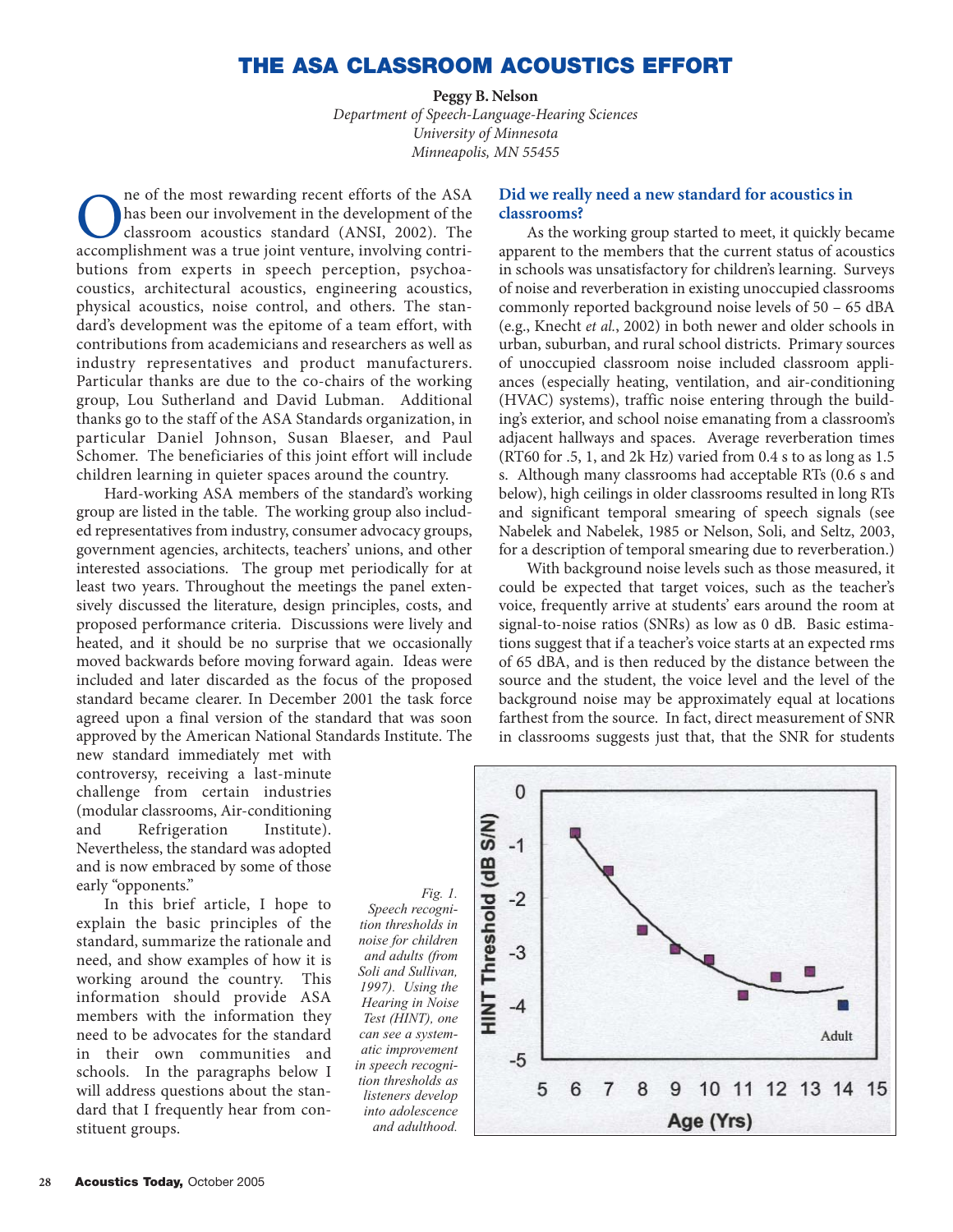closest to the source are most favorable, but for those a few meters from the source, the SNR can approach zero. A number of research reports (including Soli and Sullivan, 1997) have shown that while adults can understand familiar speech under conditions of an SNR = 0 dB, children cannot.

It does not appear, then, that classrooms are being built with the acoustic needs of children in mind. It seemed clear to the working group that a standard could lead the way toward more favorable learning conditions for students.

# **How do teachers handle classroom noise?**

Teachers seem aware of the noise

problem in schools, and adapt their teaching styles to compensate for poor acoustics. In a government survey, teachers reported that classroom noise was the most common building facilities problem they faced (U.S. GAO report, 1995). Teachers in the Los Angeles Unified School District told working group members in 1999 that they were forced to alternate time between teaching and child comfort when noisy window air-conditioning units were installed in thousands of classrooms. Teachers report frequent voice problems as they attempt to overcome background noise problems in their classrooms. Smith *et al.* (1998) reported that 32% of teachers reported occasional voice problems, with 20% reporting that they had missed work occasionally because of vocal fatigue.

Some school districts have turned to electronic amplification systems to attempt to increase the teacher's source voice level above that of the background noise. Although amplification systems can be helpful under specific circumstances (especially lecture-style classrooms in nonreverberant spaces), they have obvious limitations for active, childbased learning strategies where multiple signal sources need to be heard. (Recall for a moment the last large-group meeting you attended in which certain members refused to wait for the microphone to be passed when speaking.) In addition, it seems obvious that if walls dividing classrooms are insufficient for noise reduction, amplifying two rooms on opposite sides of this inadequate wall would not provide a satisfactory solution. Also, based on well-controlled studies of speech in noise at a range of overall levels, we firmly believe that quieter is better. Even if one could provide a strong, positive signal-to-noise ratio by elevating individual voice levels above background noise levels of 65 dBA, considerable research suggests that this is not optimal for speech recognition (Studebaker *et al.*, 1999) nor for student and teacher fatigue. The best solution to all of these problems is to build quiet schools in the first place.

Members of the working group, then, were convinced of the need for improved acoustics in schools. We then looked for evidence that would guide the setting of performance

*"It does not appear…that classrooms are being built with the acoustic needs of children in mind. It seemed clear to the working group that a standard could lead the way toward more favorable learning conditions for students."*

standards so that students could be assured full acoustic access to the spoken messages in classrooms.

# **Why do children need favorable acoustics?**

The first, most overwhelming finding of the extensive literature search was that all children need favorable acoustics for learning. It seems clear from extensive research that children do not detect, discriminate, and understand signals in background noise and reverberation in the same way as do adults. Children are significantly more negatively affected by noisy and reverberant rooms than are adults in those rooms. The younger the child, the more negative are the

effects of background noise and reverberation. Adult performance levels, then, should not dictate the acoustic needs of children in schools.

This article is not intended to be a detailed description of the research supporting these claims. (For more detailed summaries and thorough bibliography for this material, please refer to Nelson, Soli, and Seltz, 2003). Briefly, though, several theories of developmental psychoacoustics have emerged that may explain the findings. Much of this good theoretical work in developmental psychoacoustics has been done by members of the ASA. Some of this excellent work will be referenced here.

A consistent finding throughout the studies of young children is that children start as inefficient listeners and continue to develop as selective listeners well into adolescence. As young infants, children seem to be nonselective–broadband listeners who are equally adversely affected by background noises of all types. They don't yet know what signals to ignore and when to focus attention. Adults typically experience masking from narrow bands of noise that are similar in frequency to the target sound (energetic masking). When two sounds (a masker and a target) that are close in frequency reach the cochlea (inner ear) the two stimulation patterns overlap. The presence of the masker sound, then, diminishes the ability to detect the target signal. For infants and young children, however, the stimulation patterns need not overlap in order for one sound to interfere with the detection of another. Even when a noise is remote in frequency from the target sound and the excitation patterns are well separated from one another, the infant is less likely to detect the target sound (Werner and Bargones, 1991).

At times adults are confused and distracted by complex background noise, even when that noise does not cause energetic masking in the cochlea. Wightman *et al.* (2003) recently showed that adults and children can experience significant amounts of masking by pure tone complexes, even when those tones are not close in frequency to the target signal tone. This has been called "informational" as opposed to "energetic" masking. In their investigation, younger children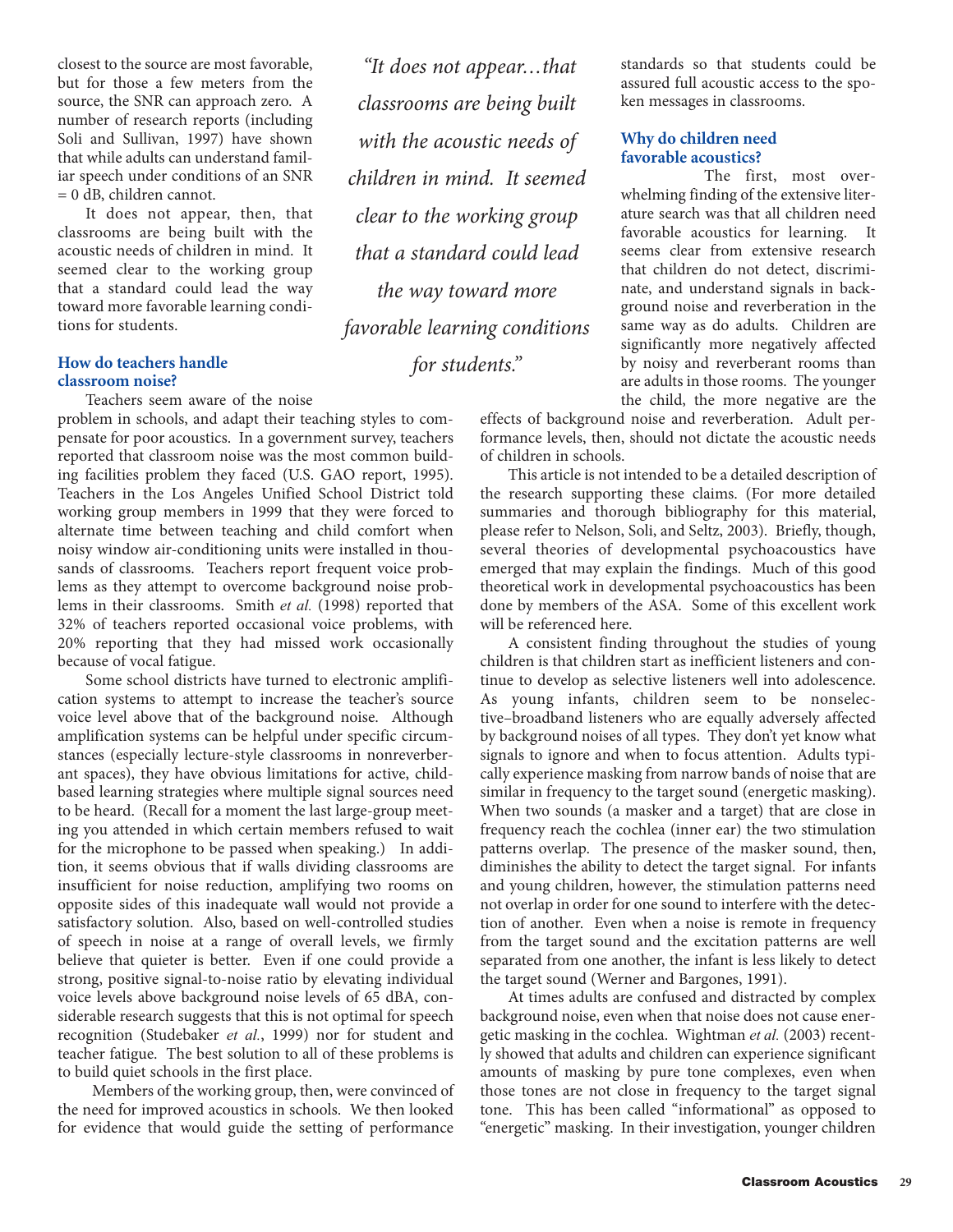experienced large amounts of informational masking even when the masking tones were presented to the ear opposite the one hearing the signal. Adults experienced much less informational masking, and when the signal and masking tones were presented to opposite ears, the masking tones had no effect on tone signal detection. The children, then, were apparently unable to ignore irrelevant sounds, even when they were heard in the "wrong" ear.

Children apparently also do not ignore echoes in reverberant rooms (Litovsky, 1997). Although children can localize simple single sounds as well as do adults, when sounds have leading and lagging elements typical of reverberant rooms, children do not fuse those sounds into one image, as do adults. This may suggest that children are attending to the initial sound and its echo as independent sound sources. They have not yet learned to ignore the irrelevant echo.

Studies of children's neurobiology suggest that the behavioral patterns seen in these studies are reflected in the neurological patterns in the brain. Patterns of neural excitation change as children age. The patterns become less diffuse and more specific as children age into adolescence and beyond. Recent results suggest that complex neurological changes, including integration of information from the senses, continue until the brain is fully mature, some time in the third decade of life (Giedd, 2004). Until neurological centers mature, children are more adversely affected by background noise and require more favorable SNR to fully recognize speech.

During the first years of life, infants and young children are also learning to selectively attend to the important sound patterns of their native language. In the first months of life, infants are equally sensitive to patterns and phonemes from all languages equally well. Within a few months, however, toddlers become better at detecting familiar phonetic patterns, and "lose" the ability to discriminate unfamiliar phonemes from other languages (Werker *et al.*, 1981, Kuhl, 1991). Infants seem to be going through a period of developing selective attention for speech sounds used by their immediate caregivers. Nittrouer (1996) has shown that throughout childhood children continue to learn and develop adult-like patterns of listening and attention that make them more efficient at understanding speech in their native language. At first, children pay attention to parts of the speech signal that are less reliable than others, but gradually they learn to use the acoustic information in adult-like ways. Children also don't seem to be able to fill in missing information, using their knowledge of the language. When words are completely audible, children are able to identify the words nearly as well as adults; when the audibility of the words is reduced somewhat, however, adults can identify the partially audible words quite well, while children cannot (Stelmachowicz *et al.*, 2000). The difference between children and adults for understanding partially heard words is quite remarkable. Children apparently do not use the partial information they hear to fill in the missing information. The younger the child, the larger the difference between their recognition and adult performance.

All of these data strongly suggest that all children require

more favorable acoustics than do adults for the kind of auditory learning that goes on in classrooms every day. Children are not just being unpredictably inattentive or easily distractible; they are children, whose auditory systems are immature and still under development. (As one of my favorite father/teachers is fond of saying: "Children are so juvenile!") Children start out life apparently wired to take in every sound and every language, and their experience shapes them into more efficient, focused listeners. Typically developing children need acoustic conditions that allow them full, stable access to auditory signals in schools so that no matter where they sit in a classroom, they can hear every word.

# **Are some children more vulnerable to poor acoustics than others?**

A second important finding is that children with special needs constitute a large proportion of the school populations and these children need even more favorable acoustics. In particular, children who are learning English (who speak other languages at home) seem to be particularly vulnerable to background noise and reverberation. Children who are learning new speech sounds and speech contrasts (for example, "b" versus "v" for children who speak Spanish) require a more favorable signal-to-noise ratio than those who are functioning more comfortably in their first language (Nelson *et al.*, 2005). All world travelers who have struggled to converse in noisy restaurants in unfamiliar languages can recall that background noise affects non-native listeners more than the locals. This need for favorable acoustics has been well quantified in the literature for adults (e.g., Mayo, Florentine, and Buus, 1997). We know less about the needs of children (e.g., Crandell and Smaldino, 1996; Nelson *et al.*, 2005) but it appears that children learning in a second language environment experience a kind of double jeopardy in noisy classrooms that is related to their incomplete development as well as their unfamiliarity with a new language. In major cities around the country, children who speak other languages may constitute as many as 30–40% of a public school population.

Surprising numbers of school-aged children have some degree of hearing loss. Public health studies of thousands of children suggest that slight, sensorineural (inner ear) hearing loss is found in approximately 15% of the school population. Hearing loss, also, magnifies the detrimental effects of background noise and reverberation. In addition to having decreased sensitivity for soft sounds, all people with sensorineural hearing loss have poorer auditory frequency resolution, making masking noises more effective. Adults with sensorineural hearing loss report that they tolerate less background noise than expected simply on the basis of their reduced sensitivity to sound (Plomp, 1978). Children with hearing loss, then, can also be expected to experience the double effects of incomplete development and hearing loss. Children with other special needs also experience detrimental effects of noise. These include children with hyperactivity/attention deficit disorder, as well as other auditory learning disorders. Evidence suggests (e.g., Warrier *et al.*, 2004) that these children, too, are especially distracted by class-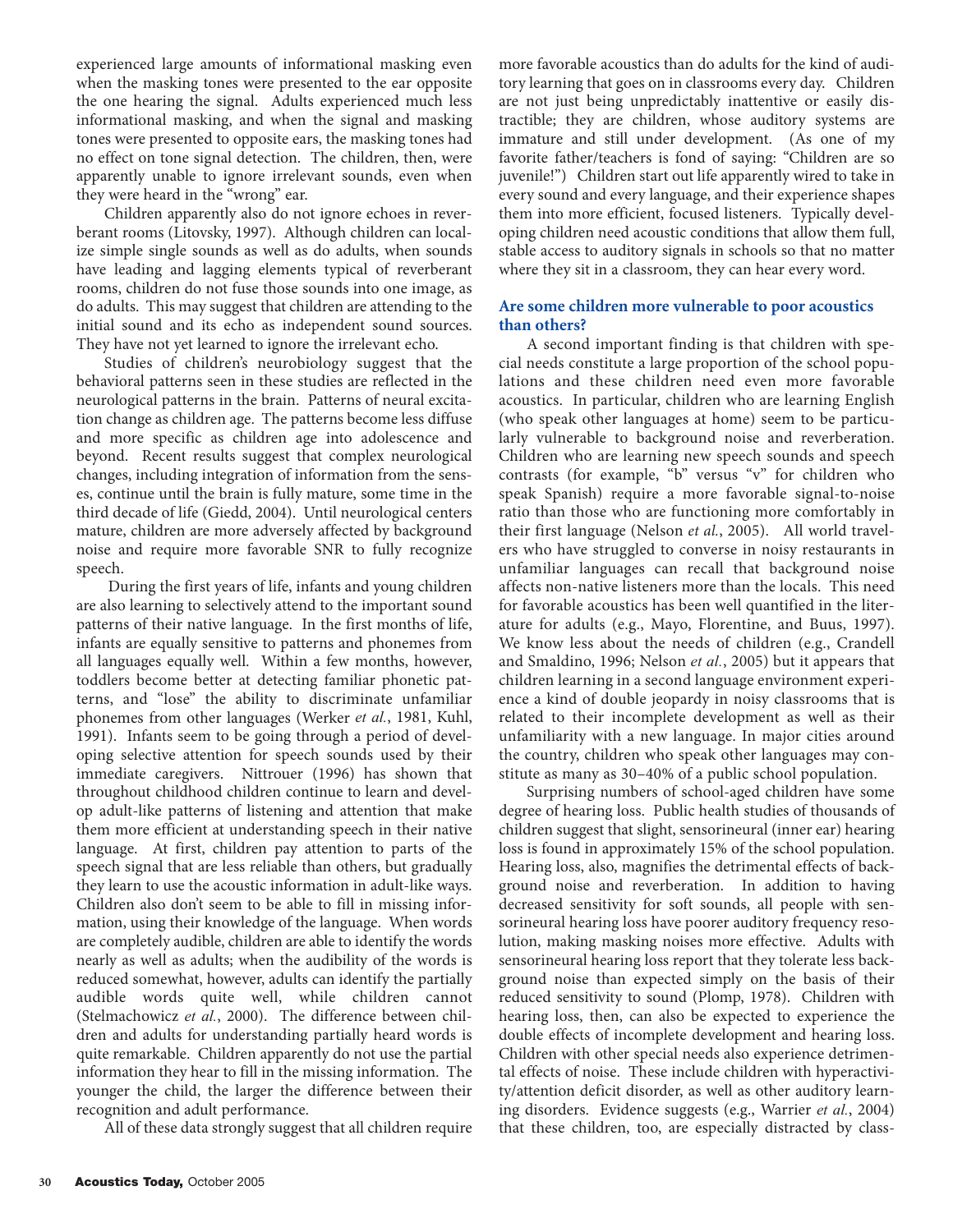# **ASA MEMBERS OF ANSI W/G S12.42**

John S. Bradley **K. Anthony Hoover** Stephen I. Roth Bennett M. Brooks Daniel L. Johnson Kennneth P. Roy Daniel C. Bruck Howard F. Kingsbury Mark E. Schaffer Angelo J. Campanella Jerry G. Lilly Neil T. Shade<br>
Robert C. Coffeen Harold L. Merck Gary W. Siebein Robert C. Coffeen Harold L. Merck T. James DuBois Peggy B. Nelson Joseph J. Smaldino Stanley L. Ehrlich Michael T. Nixon Sigfrid D. Soli John Erdreich Stephen W. Payne, Jr. Noral D. Stewart William H. Hannon Richard J. Peppin Ewart A. Wetherill Robert D. Hellweg **State Joseph Pope** William A. Yost

Murray R. Hodgson Daniel Queen

#### **NON-ASA MEMBERS OF ANSI W/G S12.42**

Jay J. C. Gould Richard Randall

Karen L. Anderson Steve Inglis Linn Redden Daniel Collings Cheryl D. Johnson Anne Seltz Carl C. Crandell John Lyons Linda L. Semesky Gary Ehrlich Ronald Moulder Donna L. Sorkin David Fagen Markette Julie Olson Sarah J. Woodhead

room noise. These special populations of children constitute a significant proportion of typical public school classrooms, and they should be a consideration in the acoustical design. Nevertheless, good acoustics are needed by all children.

### **What agreement do we have for the limits to background noise and reverberation that children need?**

The working group engaged in extensive discussion of the recommended performance standards. Guidance was sought from research, from other agencies concerned with hearing in children, and from other countries engaged in this dialogue. Based on the literature, children do not reach maximum performance for recognizing familiar speech in background noise at SNRs of +10 dB or less. A common finding amongst researchers was the need for +20 dB SNR. As we surveyed other organizations (such as the American Speech-Language-Hearing Association, or ASHA) and other countries' standards (such as England, Sweden, and Croatia), we found a common desire for at least +15 dB SNR for children to achieve their maximum performance potential. One must consider the need for +15 dB SNR throughout a classroom, and the fact that the average sustainable comfortable conversational speech level of 65 dBA at one meter's distance. Speech is a highly complex signal that varies in frequency and level quickly during conversational speech. Even when one speaks at a relatively constant overall level, individual phonemes in a sentence vary in level by 30 to 40 dB. A sentence that is produced at an average level of 65 dBA, then, may contain vowels that are as high as 75–80 dB and consonants as low as 45-50 dB. In addition, one must assume that voice levels decrease with increasing distance. With these assumptions, the performance criterion of maximum noise levels of 35 dBA (55 dBC) was recommended. Other agencies had recommended more strict criteria (ASHA and the Swedish working group

Richard D. Godfrey Karl S. Pearsons Brandon D. Tinianov

initially recommended maximum background noise levels of 30 dBA, for example); some advocated for less. Nevertheless, we have learned that a number of countries have converged on the same background noise recommendation.

The working group also considered several possible standards for maximum reverberation time. Data from Nabelek and Nabelek (1985) and others suggested the shorter the recommended  $RT_{60}$ , the better for speech recognition. When the  $RT_{60}$  approaches .5 s or shorter, few detrimental effects on speech recognition have been noted. When  $RT_{60}$  is very short, sound quality may decrease. The working group agreed that recommending a maximum  $RT_{60}$  of 0.6 s for unoccupied classrooms would almost certainly result in a lower RT for occupied rooms, once children and furniture were in place. That value also seemed

feasible to achieve in real rooms without extensive modification. Again, other organizations (such as ASHA) had recommended stricter or similar criteria.

The quest for good school acoustics seems to have picked up speed around the world. We know of acoustics standards in Sweden, Germany, the United Kingdom, Italy, Portugal, and Croatia. Some countries are farther along in their implementation of an acoustics standard for schools. The United Kingdom has implemented a mandatory standard for new construction. The World Health Organization has compiled recommendations for its European region. The word about children's need for good acoustics seems to be spreading.

### **How much does it cost?**

We recognize that building schools to meet this standard will not happen without some additional cost. To meet the acoustical needs of children, designers will need adequate partitions, windows, and doors to control the sound levels of intruding noise from outside the classroom. Beyond that, the HVAC systems seem to present the greatest challenge. Manufacturers of central, ducted HVAC systems are currently meeting that challenge by offering quiet systems that will meet the standard. Estimates for the increased cost of including these high-quality doors and windows as well as central ducted HVAC systems have been between 1% and 3% of construction costs. The United Kingdom reports that it is able to build quiet schools for less than 1% additional cost. It seems a good tradeoff for providing full acoustic access to all children. Additional information about costs can be found at www.quietclassrooms.org in the list of links below.

#### **What's next?**

The standard has been making news. Efforts are underway in several states to include the standard in future building codes for new school construction. The U.S. Department